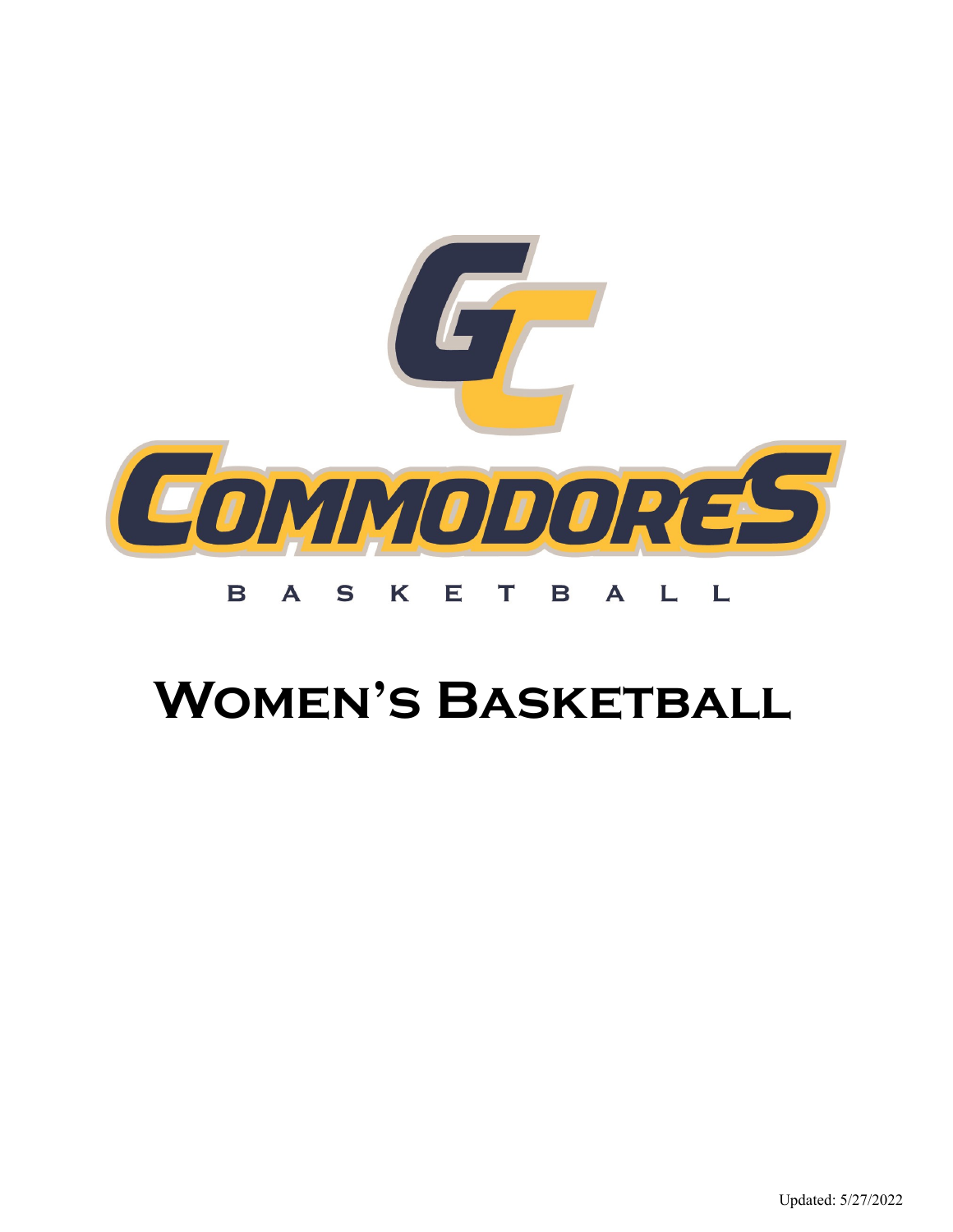# **Gulf Coast Women's Basketball Records**

**POINTS SCORED** Season: 3132 2002-03 Game: 133 01-11-06 vs. North Florida

**MOST POINTS ALLOWED**<br>Season: 2065 2005-06 Season: 2065 Game: 96 01-14-15 vs. Northwest Florida

**POINTS PER GAME** Season: 84.1 2007-08

**FIELD GOALS MADE** Season: 1201 2007-08<br>Game: 59 01-11-06 01-11-06 vs. North Florida

**FIELD GOAL ATTEMPTED** Season: 2596 2007-08<br>Game: 102 01-11-06 01-11-06 vs. North Florida

**FIELD GOAL PERCENTAGE** Season: 51.9% 2002-03<br>Game: 66.2% 11-24-07 11-24-07 vs. Central Florida

- **3-POINTERS MADE**
- Season: 302 2007-08 Game: 17 11-16-07 vs. Bishop State

**3-POINTERS ATTEMPTED**<br>Season: 825 2003-04 Season: 825 Game: 42 02-14-09 vs. Pensacola

**3-POINT PERCENTAGE** Season: 40.6% 2002-03 Game: 90.9% 12-08-12 vs. Daytona State

**FREE THROWS MADE**<br>Season: 538 2001-02 Season: 538 Game: 34 12-18-05 vs. Central Florida

**FREE THROWS ATTEMTED** Season: 854 1998-99 Game: 45 12-18-05 vs. Central Florida

**FREE THROW PERCENTAGE** Season: 73% 2012-13<br>Game: 90% 12-07-12 Game: 90% 12-07-12 vs. Hillsborough Stat: (16 for 17) **REBOUNDS**

Season: 1975 2001-02 Game: 87 01-09-13 vs. Pensacola

**REBOUNDS PER GAME**<br>Season: 43.1 2006-07 Season:  $43.1$ 

**ASSISTS** Season: 594 1997-98

Game: 32 02-10-07 vs. North Florida

**ASSISTS PER GAME**<br>Season: 14.4 2015-2016

Season: 14.4

### **TEAM RECORDS INDIVIDUAL RECORDS**

| <b>STEALS</b> |     |         |                              |
|---------------|-----|---------|------------------------------|
| Season: 395   |     | 2009-10 |                              |
| Game:         | -32 |         | 11-03-12 vs. Central Florida |

|         | STEALS PER GAME |         |
|---------|-----------------|---------|
| Season: | 121             | 2008-09 |

| <b>BLOCKS</b> |     |         |                       |
|---------------|-----|---------|-----------------------|
| Season: 276   |     | 2013-14 |                       |
| Game          | -27 |         | 12-13-13 vs. Onondaga |

**BLOCKS PER GAME**

Season: 9.9 2013-14

| <b>FOULS</b> |     |         |                        |
|--------------|-----|---------|------------------------|
| Season:      | 566 | 2014-15 |                        |
| Game         | 44  |         | 01-09-13 vs. Pensacola |
|              | 44  |         | 02-05-13 vs. Chipola   |

**MARGIN OF VICTORY** Season: 92 01-18-03 vs. North Florida Stat: (124-32)

**MOST GAMES PLAYED**<br>Season: 37 2007-08 Season: 37

**MOST WINS** Season: 36 2007-08

**FEWEST LOSSES** Season: 0 2002-03

**MOST LOSSES** Season: 12 1982-83

**MOST CONFERENCE WINS** Season: 14 2007-08 14 2005-06

**MOST CONFERENCE LOSSES** Season: 7 2014-15 7 2013-14

**MOST NON-CONFERENECE WINS** Season: 22 2007-08

**MOST HOME WINS** Season: 19 2005-06

**MOST HOME LOSSES**<br>Season: 4 2014-15 Season: 4

**MOST CONSECUTIVE WINS** Season: 35 2002-03

**MOST CONSECUTIVE HOME WINS** Season: 17 2006-07

**CONSECUTIVE WINNING SEASONS**

Season: 23 1980-current

| <b>INDIVIDUAL RECORDS</b> |  |  |  |  |  |  |
|---------------------------|--|--|--|--|--|--|
|---------------------------|--|--|--|--|--|--|

| <b>POINTS</b>        |                                       |       |         |
|----------------------|---------------------------------------|-------|---------|
| Game:                | Kaunda Williams                       | 50    | 1998    |
|                      |                                       |       |         |
|                      | Vs. Okaloosa Walton                   |       |         |
| Season:              | Kaunda Williams                       | 976   | 1998    |
| Career:              | Kaunda Williams                       | 1846  | 1997-98 |
|                      |                                       |       |         |
| <b>FIELD GOALS</b>   |                                       |       |         |
| Game:                | Tashia Morehead                       | 19    | 2003    |
|                      | Vs. Okaloosa Walton                   |       |         |
|                      |                                       |       |         |
| Season:              | Kaunda Williams                       | 330   | 1998    |
| Career:              | Kaunda Williams                       | 634   | 1997-98 |
|                      |                                       |       |         |
|                      | <b>FREE THROWS MADE</b>               |       |         |
| Game:                | Kaunda Williams                       | 14    | 1998    |
| Season:              | Kaunda Williams                       | 191   | 1996-97 |
| Career:              | Kaunda Williams                       | 348   | 1996-98 |
|                      |                                       |       |         |
|                      |                                       |       |         |
|                      | <b>FREE THROWS PERCENTAGE</b>         |       |         |
| Game:                | Tashia Morehead                       | 92.8% | 2001-02 |
|                      | Stat: (13 for 14) vs. Seminole State  |       |         |
| Season:              | Angie Felton                          | 90.2% | 2009-10 |
|                      | Stat: (37 for 41)                     |       |         |
| Career:              | Tashia Morehead                       | 80.7% | 2001-03 |
|                      | Stat: (289 for 358)                   |       |         |
|                      |                                       |       |         |
|                      |                                       |       |         |
| <b>REBOUNDS</b>      |                                       |       |         |
| Game:                | Tracy Taylor                          | 25    | 1983    |
|                      | Vs. Miami Dade                        |       |         |
| Season:              | <b>Tiffany Stansbury</b>              | 403   | 2004-05 |
| Career:              | Tashia Morehead                       | 686   | 2002-03 |
|                      |                                       |       |         |
| ASSISTS              |                                       |       |         |
| Game:                | Jeanenne Colbert                      | 14    | 2004-05 |
|                      |                                       |       |         |
|                      | Vs. Lake Region (National Tournemant) |       |         |
| Season:              | Kaunda Williams                       | 220   | 1998    |
| Career:              | Kaunda Williams                       | 413   | 1996-98 |
|                      |                                       |       |         |
|                      | <b>FIELD GOAL PERCENTAGE</b>          |       |         |
| Game:                |                                       |       |         |
| Season:              | Shanea Cotton                         | 59.6% | 2006-07 |
| Career:              | Shanea Cotton                         | 56.1% | 2005-07 |
|                      |                                       |       |         |
|                      |                                       |       |         |
| <b>BLOCKED SHOTS</b> |                                       |       |         |
| Game:                | Kayla Montgomery                      | 15    | 2013-14 |
|                      | Vs. Pensacola State College           |       |         |
| Season:              | Kayla Montgomery                      | 104   | 2013-14 |
| Career:              | Kayla Montgomery                      | 131   | 2012-14 |
|                      |                                       |       |         |
| <b>STEALS</b>        |                                       |       |         |
| Game:                |                                       |       | 2010-11 |
|                      | Kyra Crosby                           | 10    |         |
|                      | Vs. Chipola                           |       |         |
| Season:              | Leah Roper                            | 110   | 1999-00 |
| Career:              | Leah Roper                            | 206   | 1999-01 |
|                      |                                       |       |         |
|                      |                                       |       |         |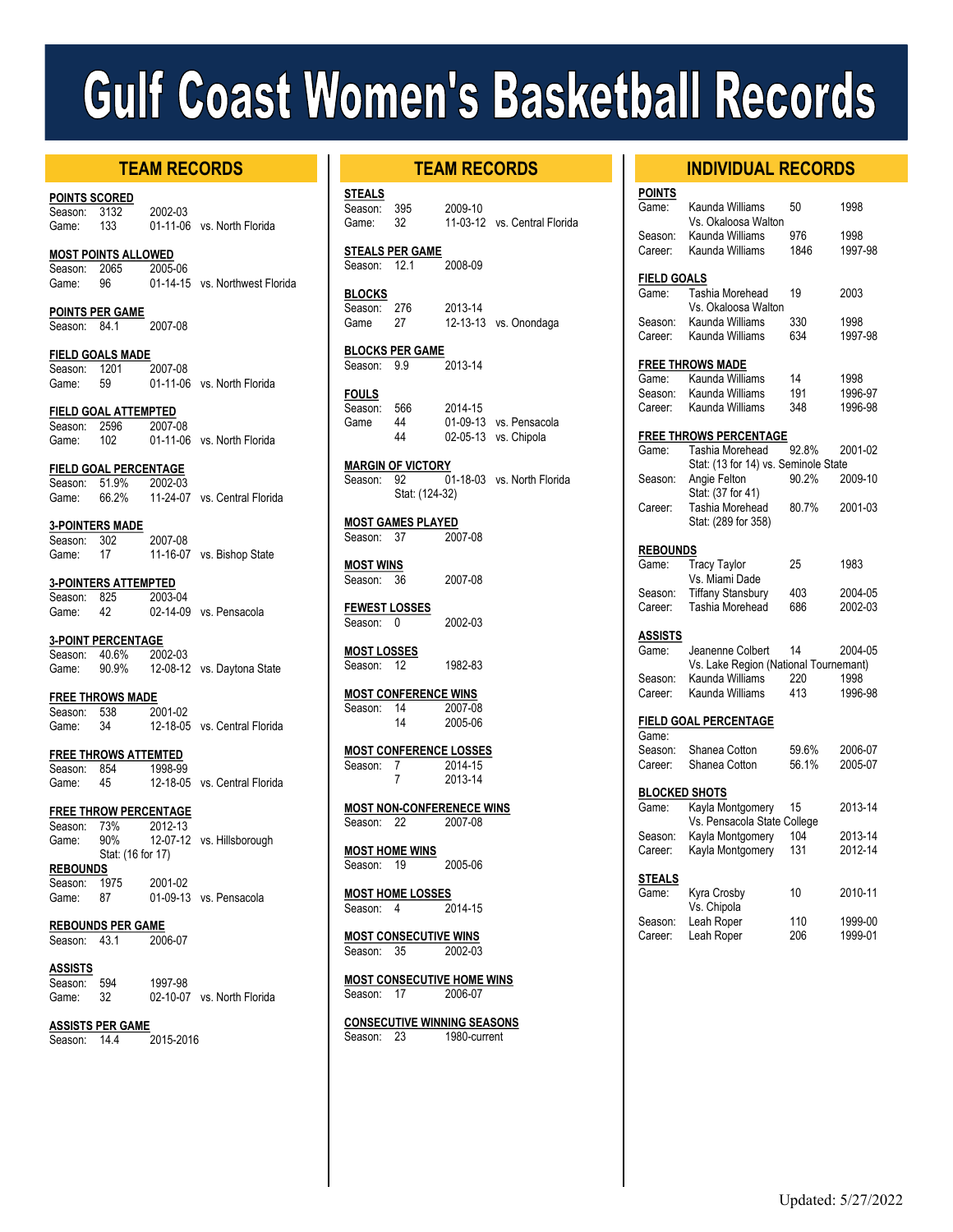# **Gulf Coast Women's Basketball Records**

| Kaunda Williams           | 1998 |
|---------------------------|------|
| Carol Smith               | 2000 |
| Leah Roper                | 2001 |
| Mandisa Stevenson         | 2002 |
| Tashia Morehead           | 2003 |
| Tanesheia Thompson        | 2003 |
| <b>Tiffany Stansbury</b>  | 2004 |
| Helen Johnson             | 2005 |
| Shanea Cotton             | 2007 |
| Dee Liles                 | 2008 |
| Chimere Jordan            | 2009 |
| Andrea Smith              | 2009 |
| Andrea Smith              | 2010 |
| Kyra Crosby               | 2011 |
| Uju Ugoka                 | 2012 |
| Tamara Taylor             | 2013 |
| Kristina King             | 2015 |
| <b>Chelsey Gibson</b>     | 2015 |
| Kristina King             | 2016 |
| Audrey-Ann Caron-Goudreau | 2016 |
| <b>Taylor Emery</b>       | 2017 |
| Shayla Bennett            | 2018 |
| Alexus Dye                | 2019 |
| Ahlana Smith              | 2020 |
| Nia Daniel                | 2021 |
|                           |      |

### **All-Americans Academic Student-Athlete**

| TyQuandria Purifoy   | 2016 | Superior |
|----------------------|------|----------|
| Maria Morales Castro | 2017 | 3rd Team |
| Nakia Kincey         | 2019 | 3rd Team |
| Naomi Mbandu         | 2019 | 3rd Team |